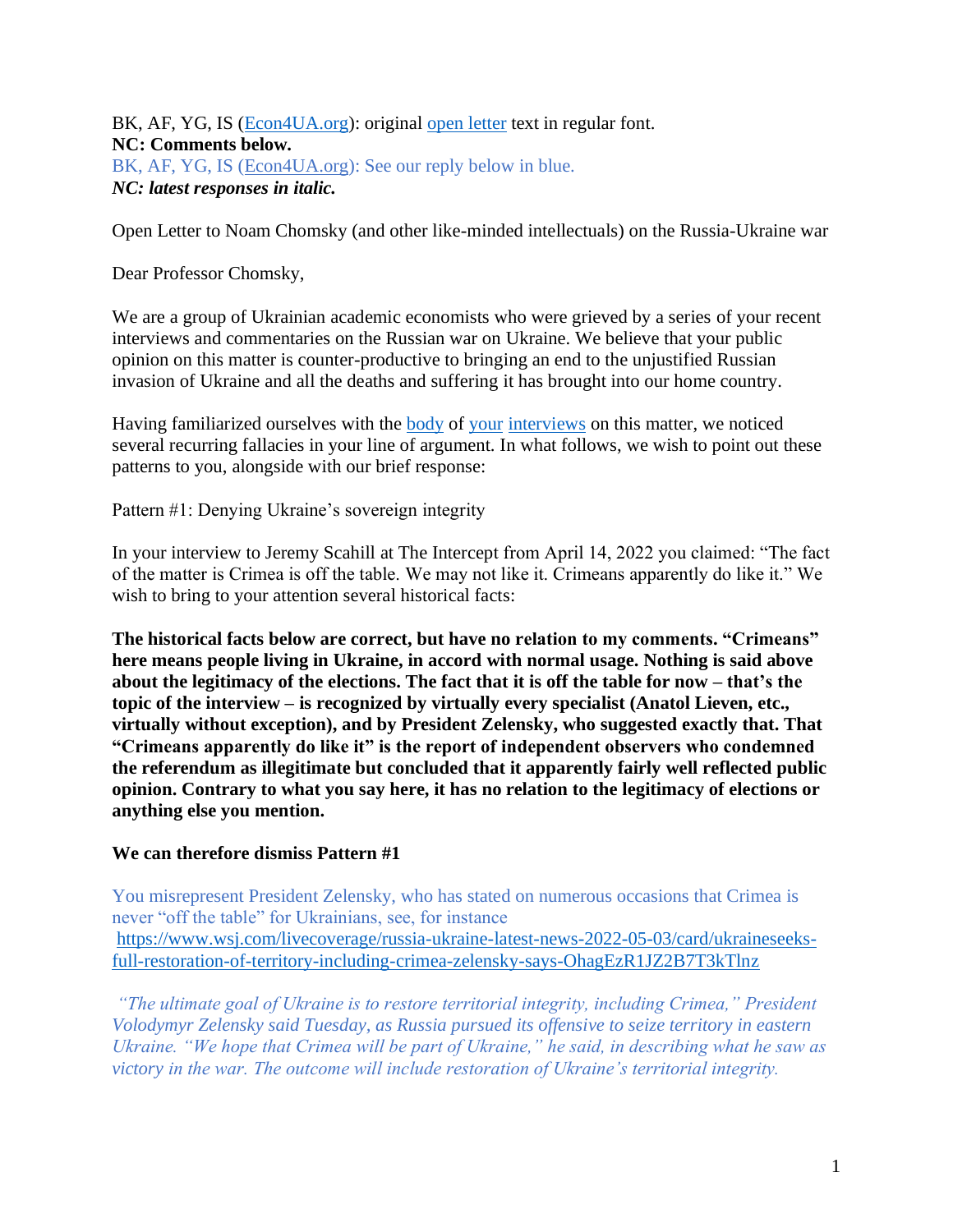Regarding your reference to unnamed "independent observers," consider the following thought experiment: Assume that an "independent observer" interviews people in Kherson, a city close to Crimea that has been recently occupied by the Russian army, and reports that the respondents apparently support the occupation. Should we give credence to such a "survey" and further popularize its outcomes in our interviews? Or should we ask critically whether an interview in those conditions can be taken at face value?

Instead of condemning the annexation of Crimea, you declare it to be "off the table." This not only denies Ukraine's sovereign territorial integrity, but also weakens Ukraine's position at the very negotiation table that you advocate for.

First, Russia's annexation of Crimea in 2014 has violated the [Budapest memorandum](https://treaties.un.org/doc/Publication/UNTS/Volume%203007/Part/volume-3007-I-52241.pdf) (in which it promised to respect and protect Ukrainian borders, including Crimea), the [Treaty](https://treaties.un.org/doc/Publication/UNTS/Volume%203007/Part/volume-3007-I-52240.pdf) on Friendship, Partnership and Cooperation (which it signed with Ukraine in 1997 with the same promises), and, according to the [order](https://news.un.org/en/story/2022/03/1114052) of the UN International Court of Justice, it violated the international law.

Second, "Crimeans" is not an ethnicity or a cohesive group of people – but Crimean Tatars are. These are the [indigenous](https://www.ohchr.org/sites/default/files/Documents/Issues/IPeoples/EMRIP/Call/CrimeanTatarResourceCentre.pdf) people of Crimea, who were [deported](https://en.wikipedia.org/wiki/Deportation_of_the_Crimean_Tatars) by Stalin in 1944 (and were able to come back home only when the USSR was falling apart), and were forced to flee again in 2014 when Russia occupied Crimea. Of those who stayed, dozens have been [persecuted,](https://www.hrw.org/news/2017/11/14/crimea-persecution-crimean-tatars-intensifies?gclid=Cj0KCQjw6pOTBhCTARIsAHF23fLowpai9X88cbgjBXDvyfgYPAfBMrQwOdW7Ts0f8JuHcswJsgE8RFYaAh2UEALw_wcB) [jailed](https://www.hrw.org/news/2021/10/26/russian-authorities-arrest-crimean-tatar-lawyer-while-representing-his-clients) on false charges and missing, probably dead. Third, if by 'liking' you refer to the outcome of the Crimean "referendum" on March 16, 2014, please note that this "referendum" was held at gunpoint and [declared invalid](https://en.wikipedia.org/wiki/United_Nations_General_Assembly_Resolution_68/262) by the General Assembly of the United Nations. At the same time, the majority of voters in Crimea [supported](https://en.wikipedia.org/wiki/1991_Ukrainian_independence_referendum) Ukraine's independence in 1991.

*I don't misrepresent Zelensky. Furthermore, that's made very clear from your own citations. Note the words "ultimate" and "never." Correct, but the interview was explicitly about "The fact that it is off the table for now – that's the topic of the interview – is recognized by virtually every specialist (Anatol Lieven, etc., virtually without exception), and by President Zelensky, who suggested exactly that."* 

*In short, what I said was correct, and your quotes from Zelensky simply underscore that fact. You are failing to distinguish "for now" from "ultimate."*

*On the independent observers, you can easily check back and see that though they rejected the legitimacy of the election they regarded it as "apparently" reflecting opinion. Furthermore, a phrase mentioning this is hardly "popularizing" the outcome. And as you know, and mention in another connection, for a long time I have been calling for an internationally supervised referendum in Donbass, again undermining your charge.*

*On "Crimeans," I was using it in the standard way: referring to people who live in Crimea. If you object to that, you should be writing to the world's press and commentators.*

*On international law, you are giving a weak version of what I said far more strongly – as you know, since you quote it in another connection: that the invasion was the kind of war crime*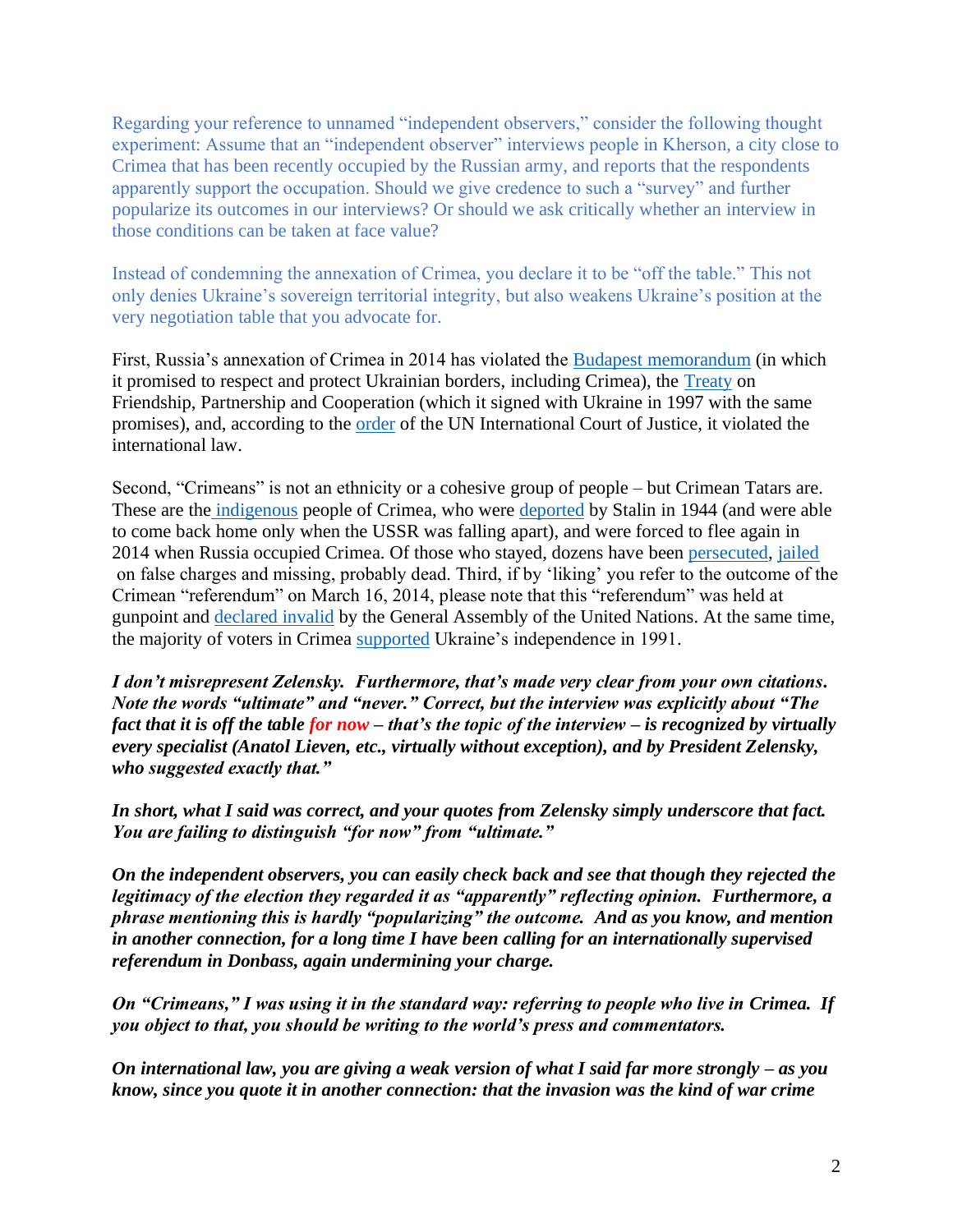*for which Nazis were hanged at Nuremberg, a crime of aggression comparable to the US invasion of Iraq and the Hitler-Stalin invasion of Poland. Violating the UN Charter, as in Iraq and Ukraine, is a far more severe than those you describe. If I were to follow your method – which I won't – I could accuse you of apologetics for Putin by downgrading the severity of his crimes in comparison to my far stronger condemnation.*

*As for the rest, you are grasping at straws and the straws aren't there.*

*We can therefore dismiss Pattern #1.*

Pattern #2: Treating Ukraine as an American pawn on a geo-political chessboard Whether willingly or unwillingly, your interviews insinuate that Ukrainians are fighting with Russians because the U.S. instigated them to do so, that Euromaidan happened because the U.S. tried to detach Ukraine from the Russian sphere of influence, etc. Such an attitude denies the agency of Ukraine and is a slap in the face to millions of Ukrainians who are risking their lives for the desire to live in a free country. Simply put, have you considered the possibility that Ukrainians would like to detach from the Russian sphere of influence due to a [history of genocide,](https://en.wikipedia.org/wiki/Holodomor) cultural oppression, and constant denial of the right to self-determination?

**Note that your charges have no citations. There's a good reason for that. There are none. They are all false. I neither stated nor "insinuated" anything of the sort. Others have, including leading scholars of the region, but I haven't. Perhaps you're confusing me with them.** 

#### **We can therefore dismiss Pattern #2**

Please find below a few citations from your recent interview to Jeremy Scahill at The Intercept from April 14, 2022 (underscore added). If they do not suffice, we are happy to provide others:

"And basically, Lavrov's proposals [of neutralization and demilitarization of Ukraine] could plausibly be interpreted as saying: Let's turn Ukraine into Mexico. Well, that was an option that could have been pursued. Instead, the U.S. preferred to do what I just described as inconceivable for Mexico."

"Well, something has to be done about Donbas, the proper reaction, which maybe the Russians would accept, would be a referendum, an internationally supervised referendum to see what the people of the region want. One possibility, which was available before the invasion, was implementation of the Minsk II agreements [...]. The U.S. refused to try; instead, insisted on a super-militant position, official position, which, as far as I know, the press has yet to report. […] But the U.S. insisted on that position"

Similarly, in your interview to C.J. Polychroniou at the Truthout from March 1, 2022, you say:

"One option is to pursue the policy we [=the U.S., clarification added] are now following, to quote Ambassador Freeman again, to fight Russia to the last Ukrainian. And yes, we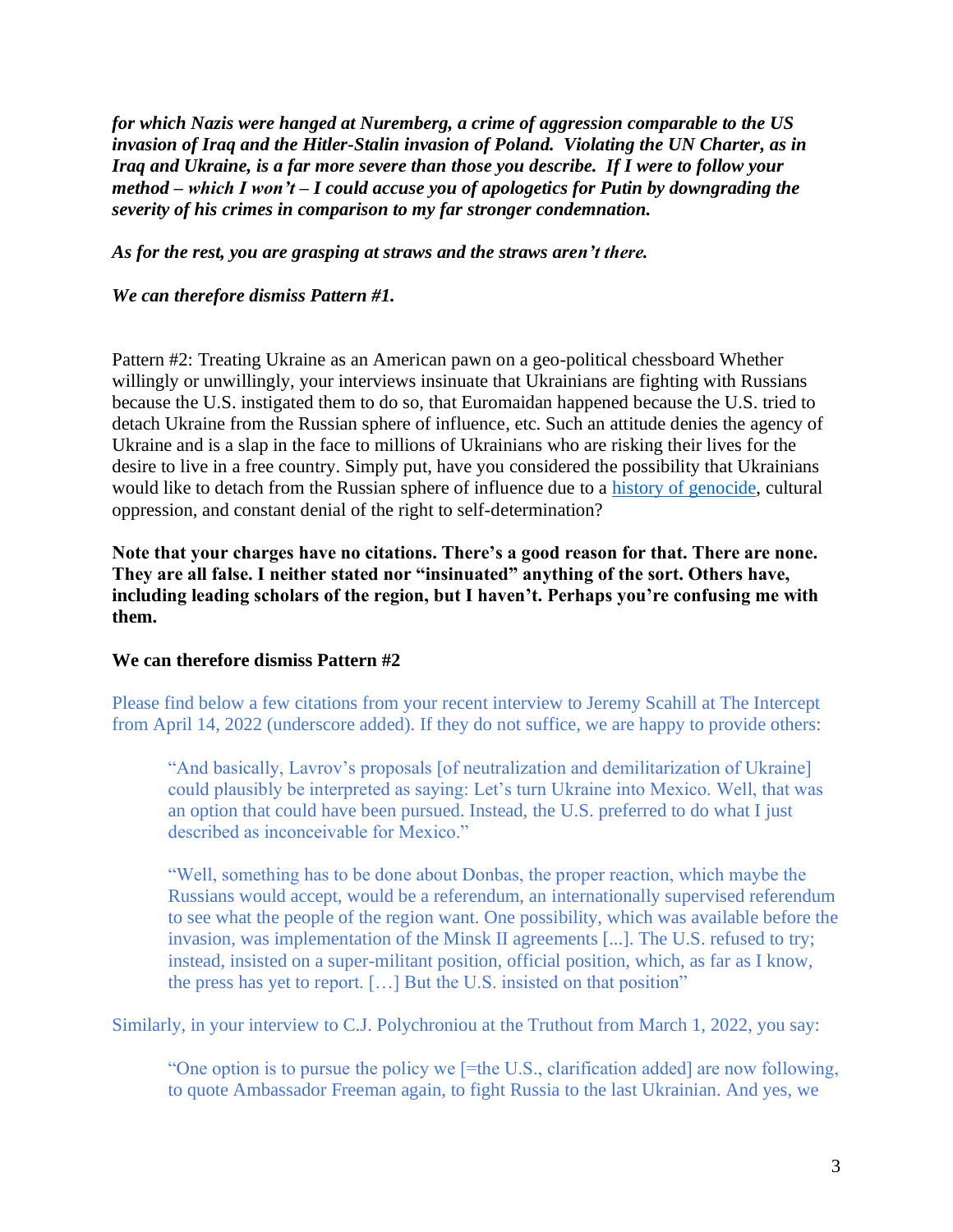can pursue that policy with the possibility of nuclear war. Or we can face the reality that the only alternative is a diplomatic settlement, which will be ugly—it will give Putin and his narrow circle an escape hatch."

In our opinion, the above citations insinuate that Ukraine is merely an American pawn on a geopolitical chessboard.

*Thanks for making it clear that you cannot find even a single source to support your charges. Plainly, none of these do. To say that Lavrov's statement "could be plausibly interpreted" gives not the slightest support for any of your charges. Nor does my suggestion of an internationally supervised referendum. Your objection to that tells us all quite a lot about you. I will return to your rejection of diplomatic settlement (by evasion), the most shocking part of your stand, which crucial consequences that you again evade here.*

*Much of what you say is below correct, but as a matter of simple logic, has nothing at all to do with your false charges.*

In contrast, here is a direct quote from President Zelensky, whom you reference several times and, we assume, view as a legitimate source of what Ukrainians actually want: "We have been left alone to defend our state." (The quote can be accessed at this link, among many: [https://www.barrons.com/news/ukraine-s-president-says-137-dead-after-first-day-offighting-](https://www.barrons.com/news/ukraine-s-president-says-137-dead-after-first-day-offighting-01645743907)[01645743907\)](https://www.barrons.com/news/ukraine-s-president-says-137-dead-after-first-day-offighting-01645743907)

This quote is from February 24, 2022—the very first day of the war, before any of the explicit U.S. support that you allude to. Before the bulk of the weapon delivery, before explicit international backing, Ukrainians made their position clear: they will fight for their independence and territorial integrity, whether with or without allies.

This is an existential war for Ukraine, and the only way Ukraine's allies, including the United States, can help prevent Ukraine having to fight "to the last Ukrainian" is by providing Ukraine with enough weapons and resources to win their existential fight prior to extermination. This is the sentiment of the vast majority of Ukrainians, as evidenced by the polling results coming out today (May 24, 2022), where 82% of Ukrainians (and 77% of Ukrainians in Russia-occupied territory) reject the idea of appeasing Russia with territorial concessions: [https://www.reuters.com/world/europe/eighty-two-percent-ukrainiansoppose-territorial](https://www.reuters.com/world/europe/eighty-two-percent-ukrainiansoppose-territorial-concessions-poll-2022-05-24/)[concessions-poll-2022-05-24/](https://www.reuters.com/world/europe/eighty-two-percent-ukrainiansoppose-territorial-concessions-poll-2022-05-24/)

#### *We can therefore dismiss Pattern #2*

Pattern #3.

*This is a long series of fabrications and irrelevancies. I'll take the trouble to refute them one by one.*

Suggesting that Russia was threatened by NATO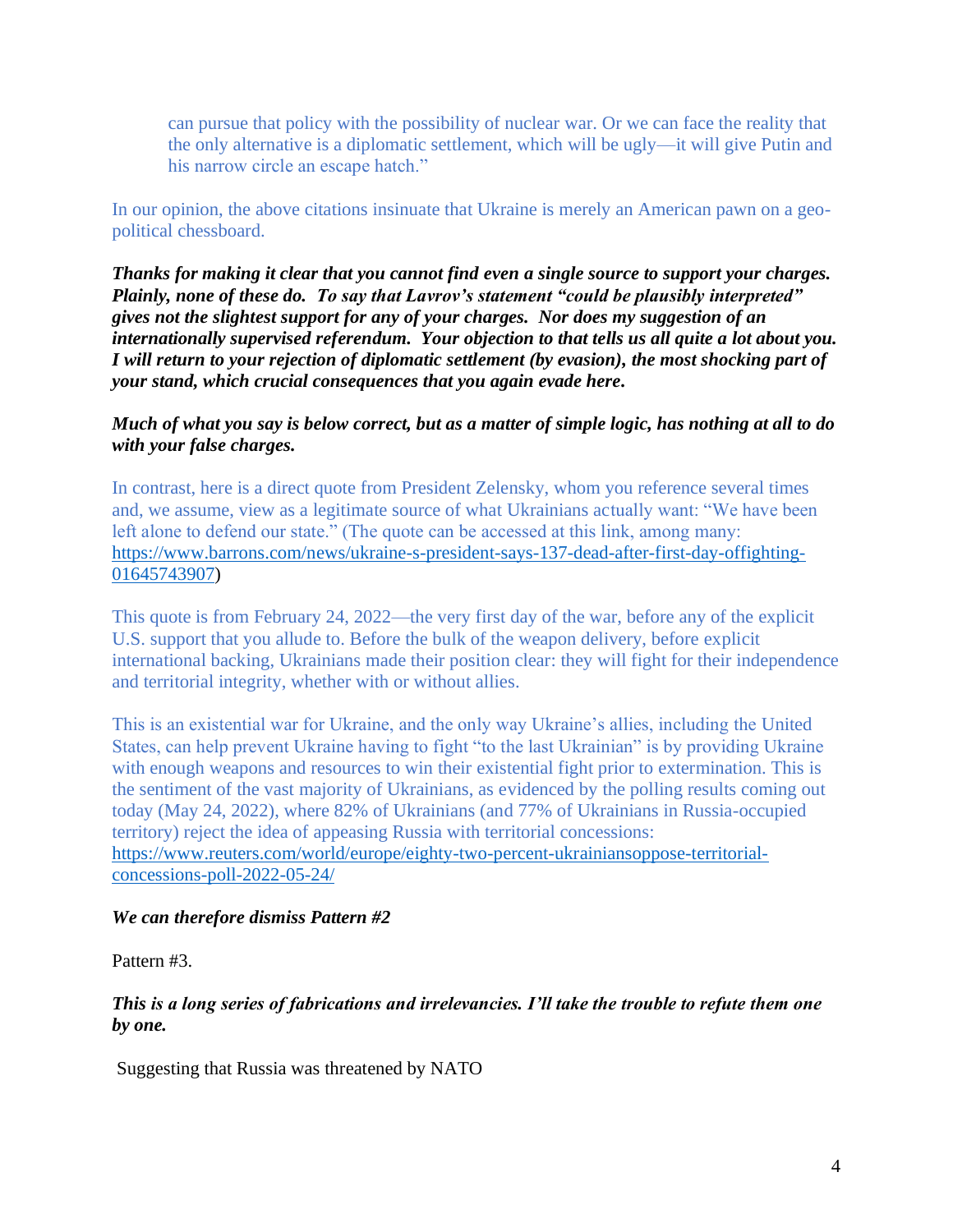## *I never suggested that. That's why you can't find a citation. I never went beyond what was said by the high US officials I cited from Kennan on to the current CIA director, none of who claimed what you fabricate here. If you object to what they actually said, contact them.*

In your interviews, you are eager to bring up the alleged promise by [US Secretary of State] James Baker and President George H.W. Bush to Gorbachev that, if he agreed to allow a unified Germany to rejoin NATO, the U.S. would ensure that NATO would move 'not one inch eastward.' First, please note that the historicity of this promise is [highly contested](https://doi.org/10.1080/01636600902773248) among scholars, although Russia has been active in promoting it.

## *The promise is not "alleged." You already know that from my earlier response, which you include below. I will repeat, since you seem to have failed to understand the clear wording:*

*`Check the National Security Archives, which gives the exact wording: Baker tells Gorbachev: "The President and I have made clear that we seek no unilateral advantage in this process" of inevitable German unification. Baker goes on to say, "We understand the need for assurances to the countries in the East. If we maintain a presence in a Germany that is a part of NATO, there would be no extension of NATO's jurisdiction for forces of NATO one inch to the east".'*

### *No ambiguity, very clear and explicit. One of many from the US and Germany as you can discover by looking at the archives.*

The premise is that NATO's eastward expansion left Putin with no other choice but to attack.

*There is no such premise, nor any hint of that. Furthermore, this an even more severe gross misrepresentation of what I said than the others – no small trick. I have repeatedly discussed the alternatives that were open and Putin's stupidity as well as his criminality in rejecting them, and the consequences. In fact, that's been a major theme of what I've been writing. Impossible to miss, if you ever turn to reading the "series of [my] recent interviews and commentaries on the Russian war on Ukraine."*

## *The rest surprises me. It has no relation to anything I said. If you "disagree with the notion…" than find someone who expressed the view you reject. Since I didn't – which is why you can't find a citation – it can't be addressed to me.*

But the reality is different. Eastern European states joined, and Ukraine and Georgia aspired to join NATO, in order to defend themselves from Russian imperialism. They were right in their aspirations, given that Russia did attack Georgia in 2008 and Ukraine in 2014. Moreover, current requests by Finland and Sweden to join NATO came in direct response to Russia's full-scale invasion of Ukraine, consistent with NATO expansion being a consequence of Russian imperialism, and not vice versa. In addition, we disagree with the notion that sovereign nations shouldn't be making alliances based on the will of their people because of disputed verbal promises made by James Baker and George H.W. Bush to Gorbachev.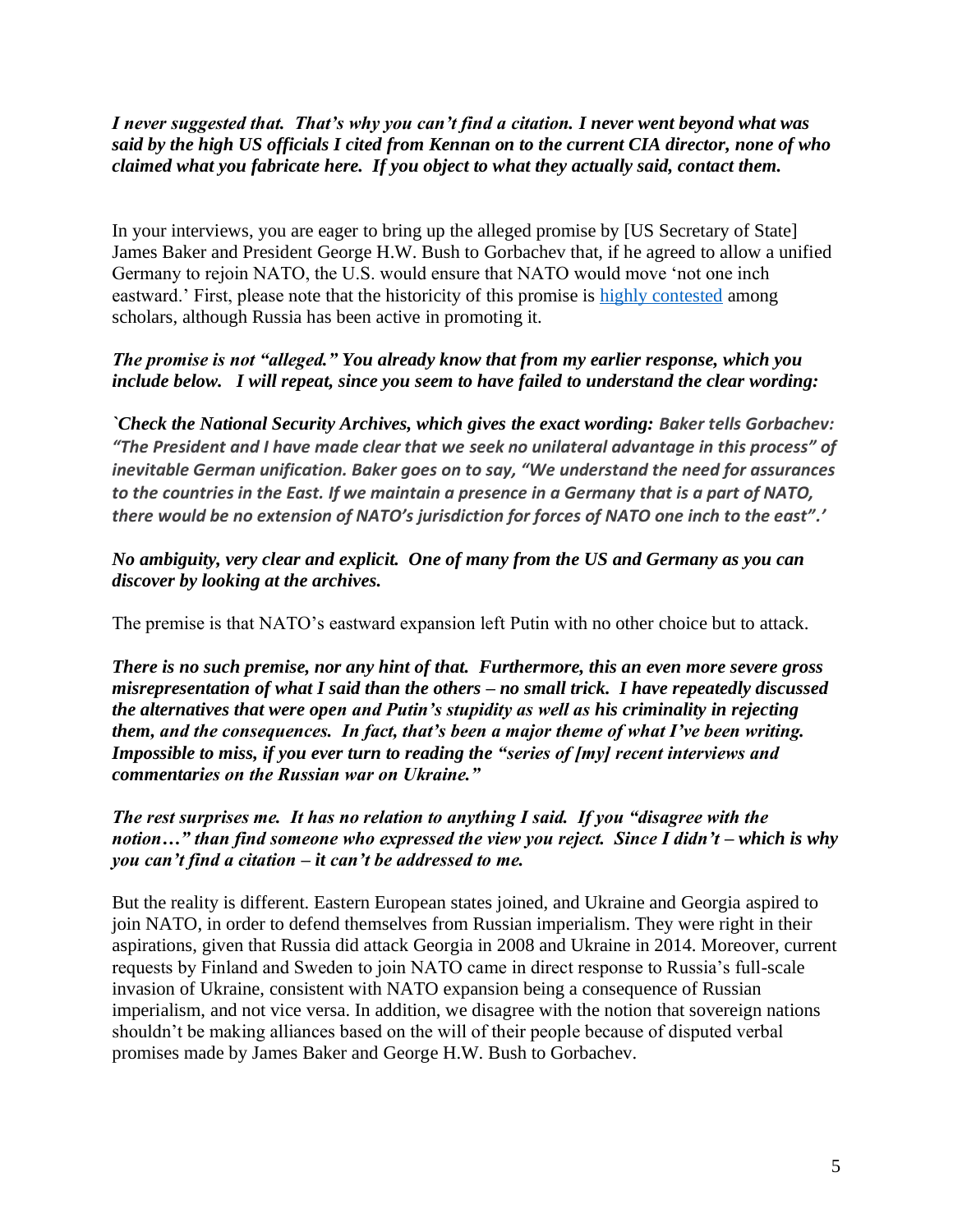**The few parts above that are relevant to what I said are incorrect. The promise is not "alleged": it's explicit. You can find the documents in the National Security Archive. E.g., "Repeating what Bush said at the Malta summit in December 1989, Baker tells Gorbachev: "The President and I have made clear that we seek no unilateral advantage in this process" of inevitable German unification. Baker goes on to say, "We understand the need for assurances to the countries in the East. If we maintain a presence in a Germany that is a part of NATO, there would be no extension of NATO's jurisdiction for forces of NATO one inch to the east."** 

**The rest has no relation to anything I've said. Try to find a citation, and you will again fail.** 

## **We can therefore dismiss Pattern #3**

You misunderstood the point of pattern #3, which was not to challenge the historicity of the "no" inch Eastward" promise to Gorbachev. Though we should reiterate that: a) the historicity of this promise is contested among scholars, see: <https://www.tandfonline.com/doi/abs/10.1080/01636600902773248> b) Gorbachev himself denies such promise being given to him, see: [https://www.brookings.edu/blog/up-front/2014/11/06/did-nato-promise-not-to-enlarge](https://www.brookings.edu/blog/up-front/2014/11/06/did-nato-promise-not-to-enlarge-gorbachev-says-no/)[gorbachev-says-no/](https://www.brookings.edu/blog/up-front/2014/11/06/did-nato-promise-not-to-enlarge-gorbachev-says-no/)

## *Can't be found, but I've seen his "denial." He said that nothing was discussed about Eastern European countries and NATO. Naturally. because that was never considered. The discussions were about unification of Germany within NATO, based in the unambiguous promise that there would be no extension beyond.*

However, our main point in pattern #3 was: Let us assume, for the sake of the argument, that such a verbal promise was given by Baker and Bush to the General Secretary of the Communist Party of the Soviet Union. Should we be denying sovereign nations the right to make alliances upon the will of their people because of such promise, as you do? (For instance, in your interview to George Eaton at the New Statesman:

[https://www.newstatesman.com/encounter/2022/04/noam-chomsky-were-approaching-the-most](https://www.newstatesman.com/encounter/2022/04/noam-chomsky-were-approaching-the-most-dangerous-point-in-human-history)[dangerous-point-in-human-history](https://www.newstatesman.com/encounter/2022/04/noam-chomsky-were-approaching-the-most-dangerous-point-in-human-history)

*Again, the page can't be found. Please try to find one phrase where I deny "sovereign nations the right to make alliances upon the will of their people because of such promise, as you do" And when you fail once again, as you will, perhaps the time may have come when you begin to ask yourselves some questions.*

*We can therefore dispense with pattern #3*

Pattern #4. Stating that the U.S. isn't any better than Russia

While you admittedly call the Russian invasion of Ukraine a "war crime," it appears to us that you cannot do so without naming in the same breath all of the past atrocities committed by the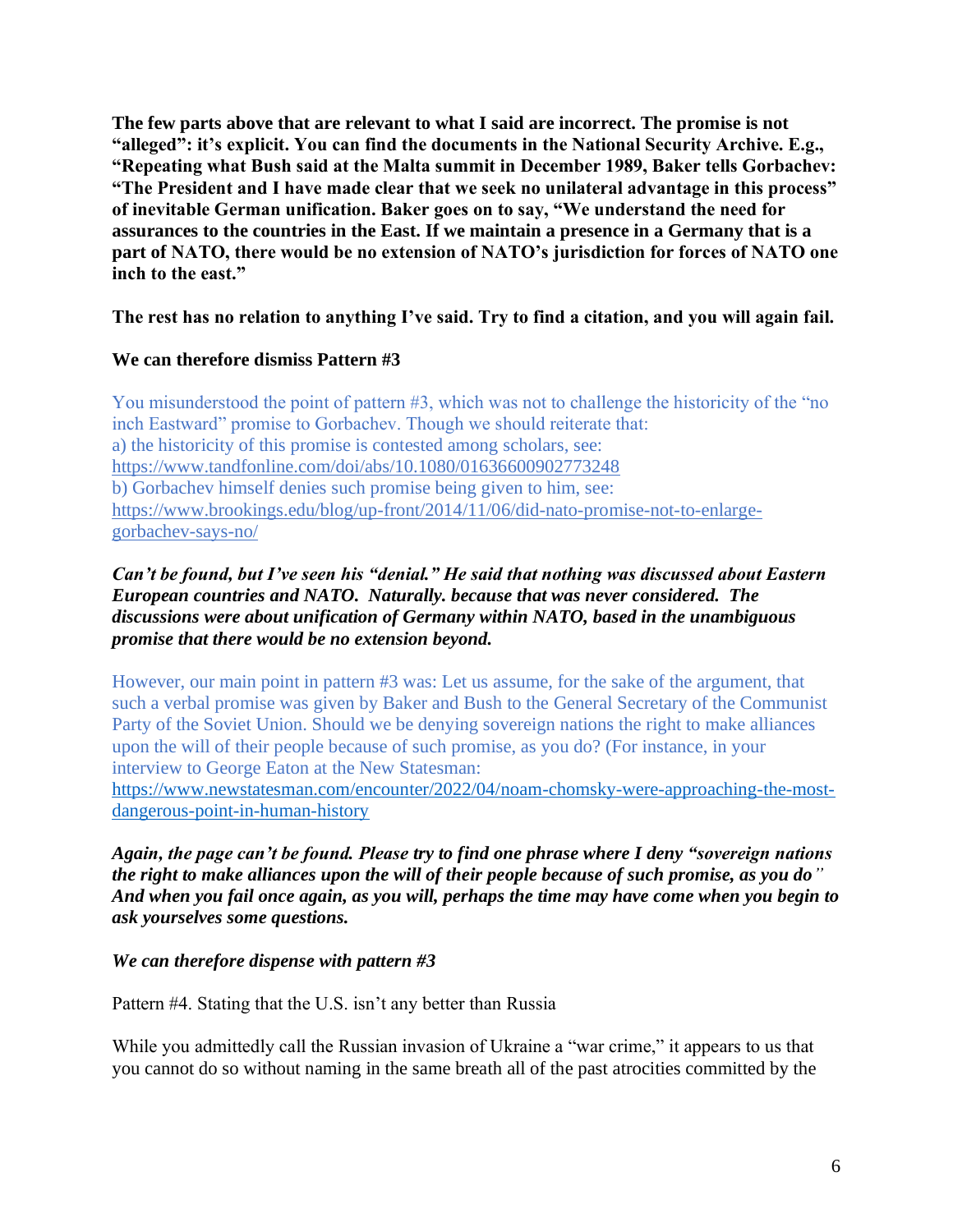U.S. abroad (e.g., in Iraq or Afghanistan) and, ultimately, spending most of your time discussing the latter.

*That is more gross misrepresentation. Notice that I bring up Afghanistan and Iraq and show why they are relevant. Afghanistan because the "Afghan model" is what's now being followed increasingly openly, as I discuss. That's why it's important to know what it was. I bring up Iraq in discussing the current US climate of opinion and its relevance to the current situation. Further disproving your claim, note that I don't bring up much worse crimes that are irrelevant, like the US wars in Indochina.*

As economists, we are not in a position to correct your historical metaphors

## *"metaphors"? If you look at the facts, the word tells us a lot about you.*

and, needless to say, we condemn the unjustified killings of civilians by any power in the past. However, not bringing Putin up on war crime charges at the International Criminal Court in the Hague just because some past leader did not receive similar treatment would be the wrong conclusion to draw from any historical analogy.

### *Correct. It's up to you to say why you are inventing this, as you plainly are. I never drew any such conclusion. Hence no citations, just more false charges.*

In contrast, we argue that prosecuting Putin for the war crimes that are being deliberately committed in Ukraine would set an international precedent for the world leaders attempting to do the same in the future.

**I compared Putin's invasion to the US invasion of Iraq and the Hitler-Stalin invasion of Poland. It was correct to do so. Every apparatchik in Russia is eager to condemn US crimes, often correctly, but of course not mentioning Russian crimes. I refuse to adopt that model, as you suggest – not "insinuate," explicitly suggest.** 

**I'm glad you seem to agree that it would be fine if a war crimes trial of Putin set a precedent for bringing George W. Bush and numerous others for trial. But you know perfectly well that there is hint of that in any of the voluminous discourse on the subject, and there is no possibility of it. See if you can even find one comment anywhere in the mainstream referring to the invasion of Iraq as a war crime for which the perpetrators should be brought to trial.** 

## **We can therefore dismiss Pattern #4**

We are glad to see that we are in agreement on the primary point here, and that you view Putin unambiguously as a war criminal comparable to Hitler and Stalin.

#### *More accurately, you now agree that your charges are without merit, and that my condemnations of Putin are far stronger than yours*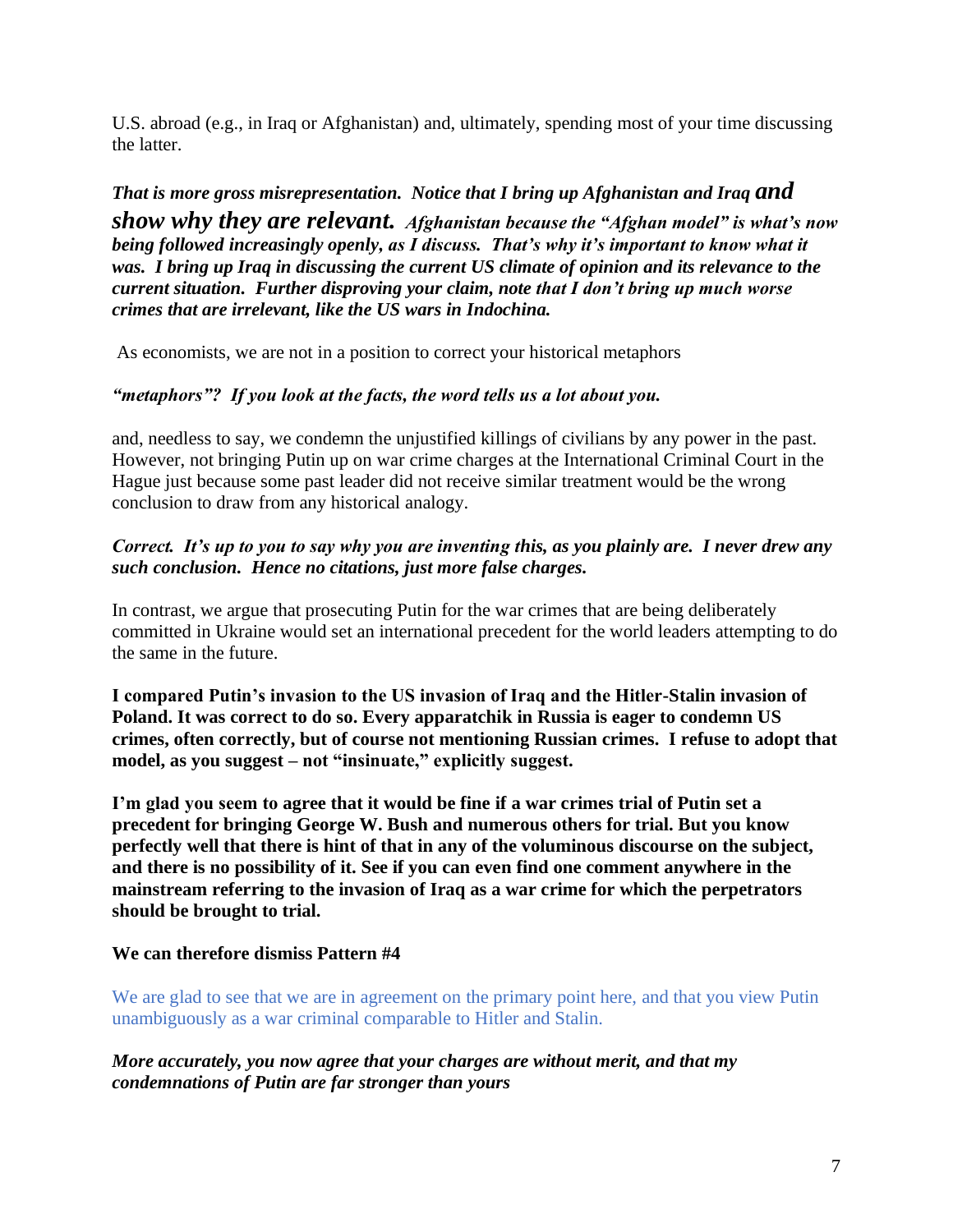However, we disagree with the premise that it is necessary to bring up other atrocities when talking about a specific (and ongoing) atrocity.

*Since there is no such premise, apart from what you invented and falsely attribute to me without a pretense of evidence, there is nothing to discuss. We could reformulate your charge more accurately: you disagree with the premise that other atrocities should be brought up when they are clearly relevant, as I showed in every case you mention. That amounts to adopting the apparatchik model, very clearly.*

We believe it is entirely appropriate to speak about the Holocaust and denounce Hitler without having to mention Holodomor and denounce Stalin in the same interview. The same applies to discussions of Putin's war crimes: it is not in any way necessary to preface them with unrelated misbehaviors by the United States.

*Correct. That's why I never bring up what you call "misbehaviors" – that is, horrifying crimes" – that are unrelated. Only much lesser crimes that I show to be related, as you will discover if you look at my discussion of them.*

#### *I won't comment further on your apologetics for terrible US crimes. Do you also call Putin's invasion "misbehavior"?*

As a linguist, we are sure that you are aware of what bringing up other atrocities while discussing a concrete case does: it diverts attention from the case at hand.

## *Which is why I have never once done it, as your failure to find an example reveals.*

We hope that deliberate diversion of attention from Russia's atrocities and Ukraine's suffering is not the motivation behind your choice to persistently focus on "other cases."

## *You can easily determine that your "hope" is correct: by the simple device of reading. My occasional discussion of "other cases" is when I show them to be highly relevant.*

We would therefore make the following request: please focus on Putin's war crimes in your interviews on Ukraine and on Bush's crimes in your interviews on Iraq. You have had (and used) plenty of opportunities to denounce U.S. imperialism and the war in Iraq in numerous other media interviews. There is no need for you to exploit Ukraine's plight to promote these unrelated goals. We promise to do the same: should any of us speak on the subject of U.S. imperialism and the war in Iraq, we will not dilute these important subjects by bringing up something as tangentially-related as Russian imperialism.

#### *No need for further comment. Correcting your serious misrepresentations, we can dismiss Pattern #4*

Pattern #5. Whitewashing Putin's goals for invading Ukraine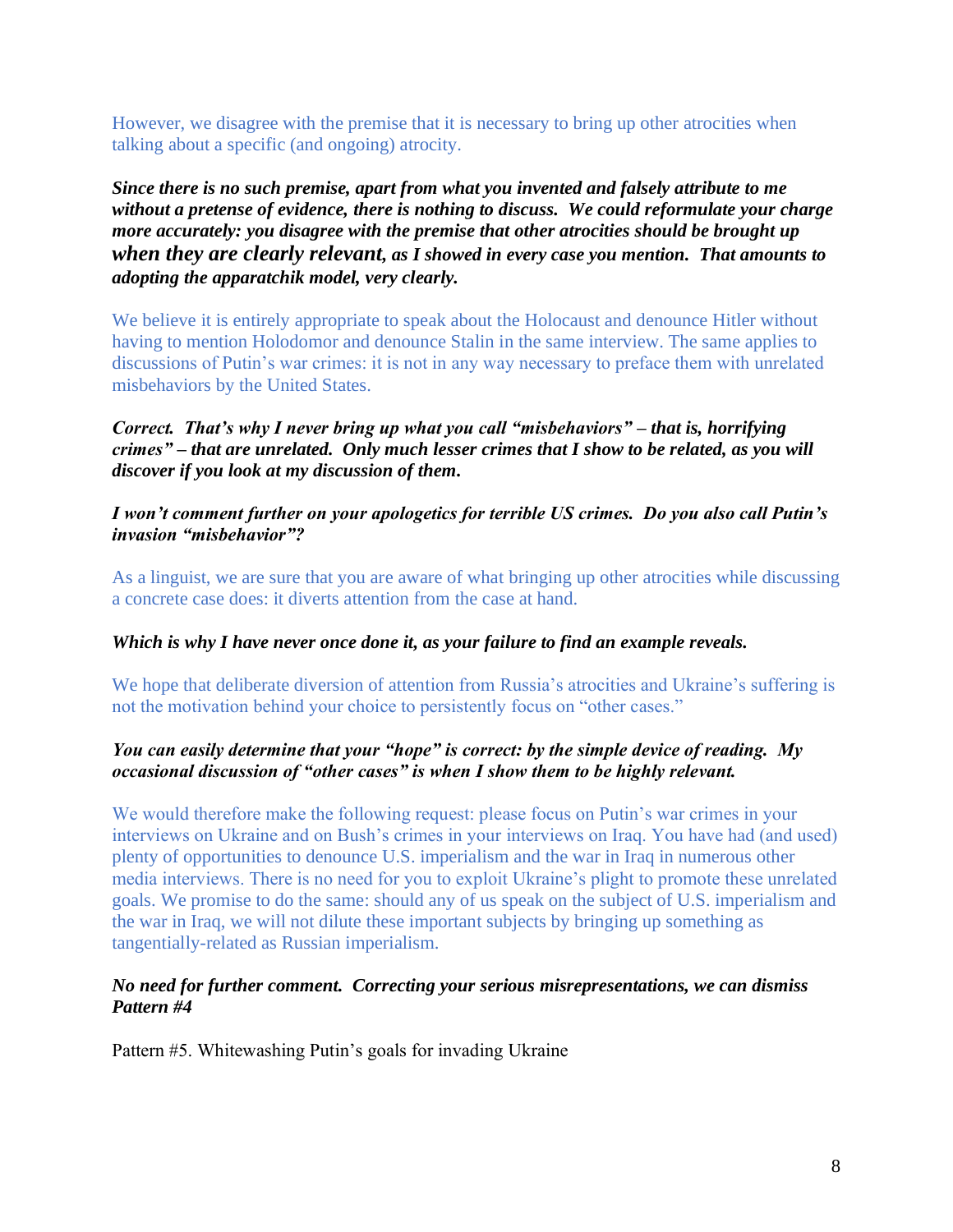In your interviews, you go to great lengths to rationalize Putin's goals of "demilitarization" and "neutralization" of Ukraine. Please note that, in his [TV address](https://www.bloomberg.com/news/articles/2022-02-24/full-transcript-vladimir-putin-s-televised-address-to-russia-on-ukraine-feb-24) from February 24, 2022, marking the beginning of the full-scale war, the verbatim goal declared by Putin for this "military operation" is to "denazify" Ukraine. This concept builds on his long pseudo-historical [article](https://voxukraine.org/en/on-the-historical-unity-of-lies-and-vladimir-putin/) from July 2021, denying Ukraine's existence and claiming that Ukrainians were not a nation. As elaborated in the ['denazification manual'](https://ccl.org.ua/en/news/ria-novosti-has-clarified-russias-plans-vis-a-vis-ukraine-and-the-rest-of-the-free-world-in-a-program-like-article-what-russia-should-do-with-ukraine-2/) published by the Russian official press agency RIA Novosti, a "Nazi" is simply a human being who self-identifies as Ukrainian, the establishment of a Ukrainian state thirty years ago was the "Nazification of Ukraine," and any attempt to build such a state has to be a "Nazi" act. According to this genocide handbook, denazification implies a military defeat, purging, and population-level "re-education". 'Demilitarization' and 'neutralization' imply the same goal – without weapons Ukraine will not be able to defend itself, and Russia will reach its [long-term goal](https://www.washingtonpost.com/opinions/2022/03/23/putin-genocide-language-ukraine-wipe-out-state-identity/) of destroying Ukraine.

### **Again, you give no citations, for the simple reason that there are none. These charges are all flat false. I have never once "rationalized" the invasion or hinted at any such thing. In fact, I've condemned it in harsher terms than you have, to my knowledge, and I've emphasized the truism – repeat TRUISM – that presenting background is not justification. We can therefore dismiss Pattern #5**

Please note that we have never accused you of "rationalizing" the invasion, but rather of "whitewashing the goals for invading Ukraine," which you repeatedly do in your interviews. For instance, in the above-mentioned interview to Jeremy Scahill at the Intercept, you say:

"Sergey Lavrov, Russian Foreign Minister, announced at the beginning of the invasion that Russia had two main goals — two main goals. Neutralization of Ukraine and demilitarization. Demilitarization doesn't mean getting rid of all your arms. It means getting rid of heavy weapons connected to the interaction with NATO aimed at Russia. What his terms meant basically was to turn Ukraine into something like Mexico."

This whitewashed version is meant to make an unaware reader wonder: "Why not?

#### *Sorry, the version is not whitewashed and it is meant to say exactly what it does, not your invention.*

*The rest is your interpretation of Putin's goals. Even if they have some merit, they have no bearing on my one comment on Lavrov's statement – what in your version becomes "going to great lengths."*

*You might want to refer back to your accurate quote: "And basically, Lavrov's proposals [of neutralization and demilitarization of Ukraine] could plausibly be interpreted as saying: Let's turn Ukraine into Mexico."*

*NB: "could plausibly be interpreted"*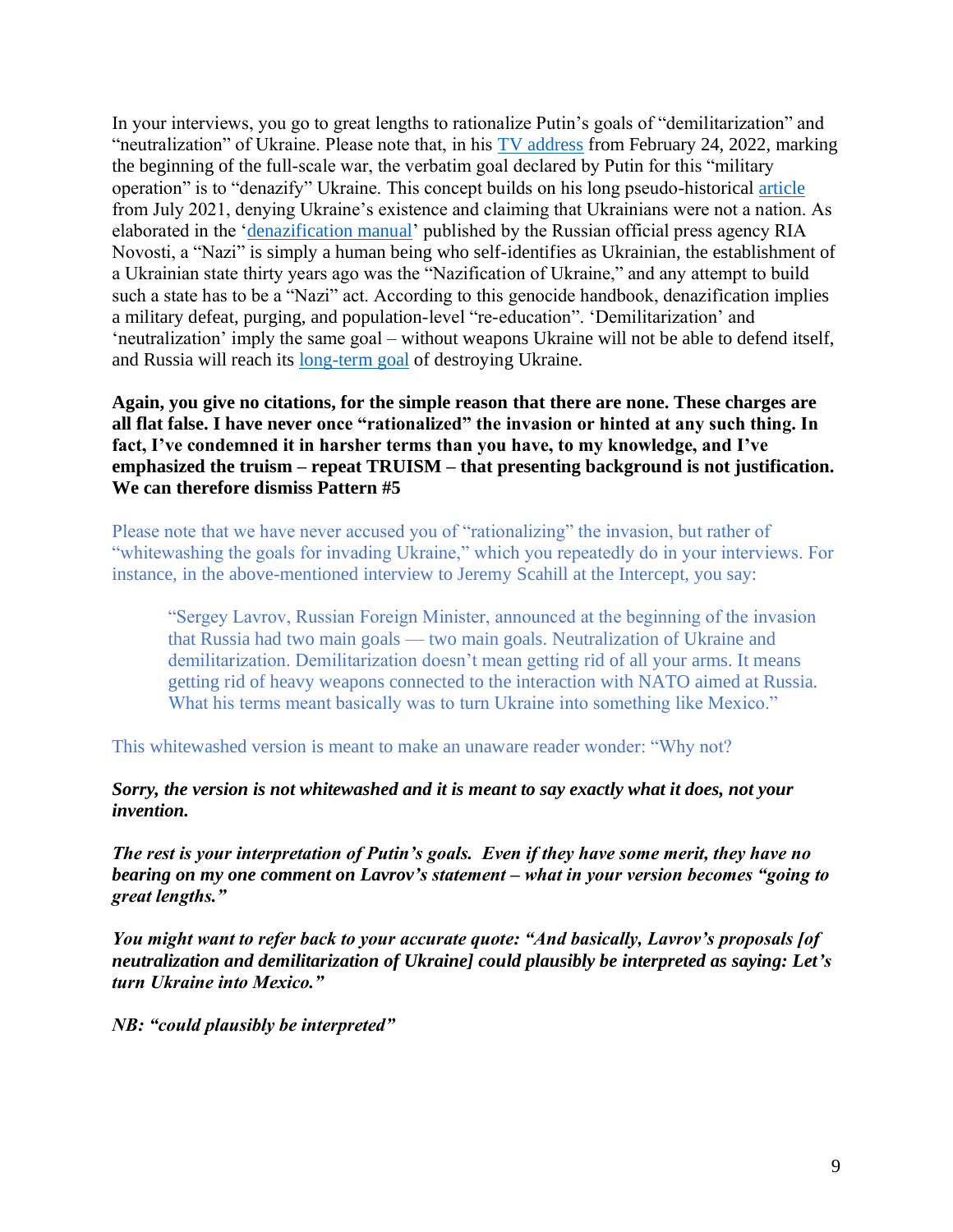Turning Ukraine into something like Mexico sounds like a good idea." But this is a false comparison. Putin's goals for Ukraine are not to "turn it into something like Mexico"; his goals are destruction of the Ukrainian state and genocide of Ukrainians, as evidenced, for instance, by the quoted article "What Russia should do with Ukraine'' from the Russian official press agency:

#### [https://ccl.org.ua/en/news/ria-novosti-has-clarified-russias-plans-vis-a-vis-ukraine-and-therest](https://ccl.org.ua/en/news/ria-novosti-has-clarified-russias-plans-vis-a-vis-ukraine-and-therest-of-the-free-world-in-a-program-like-article-what-russia-should-do-with-ukraine-2/)[of-the-free-world-in-a-program-like-article-what-russia-should-do-with-ukraine-2/](https://ccl.org.ua/en/news/ria-novosti-has-clarified-russias-plans-vis-a-vis-ukraine-and-therest-of-the-free-world-in-a-program-like-article-what-russia-should-do-with-ukraine-2/)

If Russia's stated goals are not enough to convince you, consider their realized actions. By now, Russia has deported more than 1.5 million people to its Asian parts, killed thousands of people (probably you have seen images from Bucha; other places are even worse), in the occupied territories people are abducted and tortured. In addition, Russia forces Ukrainian teachers to adopt Russian school programs in the occupied areas. How does this correspond to "turning Ukraine into Mexico"? The aims of the Russian war on Ukraine are outright invasion and occupation.

# *All plainly irrelevant to your charges.*

## *We can therefore dismiss Pattern #5*

Pattern #6. Assuming that Putin is interested in a diplomatic solution

All of us very much hoped for a cease-fire and a negotiated settlement, which could have saved many human lives. Yet, we find it preposterous how you repeatedly assign the blame for not reaching this settlement to Ukraine (for not offering Putin some "escape hatch") or the U.S. (for supposedly insisting on the military rather than diplomatic solution) instead of the actual aggressor, who has repeatedly and intentionally bombed civilians, maternity wards, hospitals, and humanitarian corridors during those very "negotiations". Given the escalatory rhetoric (cited above) of the Russian state media, Russia's goal is erasure and subjugation of Ukraine, not a "diplomatic solution."

**What you find "preposterous" is well-documented historical fact. If you actually look at what I wrote, you will see that it documents in detail how the US – repeat, the US, not Ukraine -- has undermined the possibility of negotiations and continues to do so right now. The rest is irrelevant to the question of negotiations as a matter of simple logic. We can therefore dismiss Pattern #6.** 

Given your interest in providing documentation and citations for quotes, we would appreciate it if you could provide some substantiation for these arguments beyond declaring them to be "historical fact." Please give direct citations.

*I have done so, extensively. If you would take the trouble to read before launching accusations you could easily find them. You can find a sufficient sample by googling "Truthout Chomsky." If you take the trouble to read what I have written – the usual practice before launching accusations – you'll find that it also refutes what you claim below.*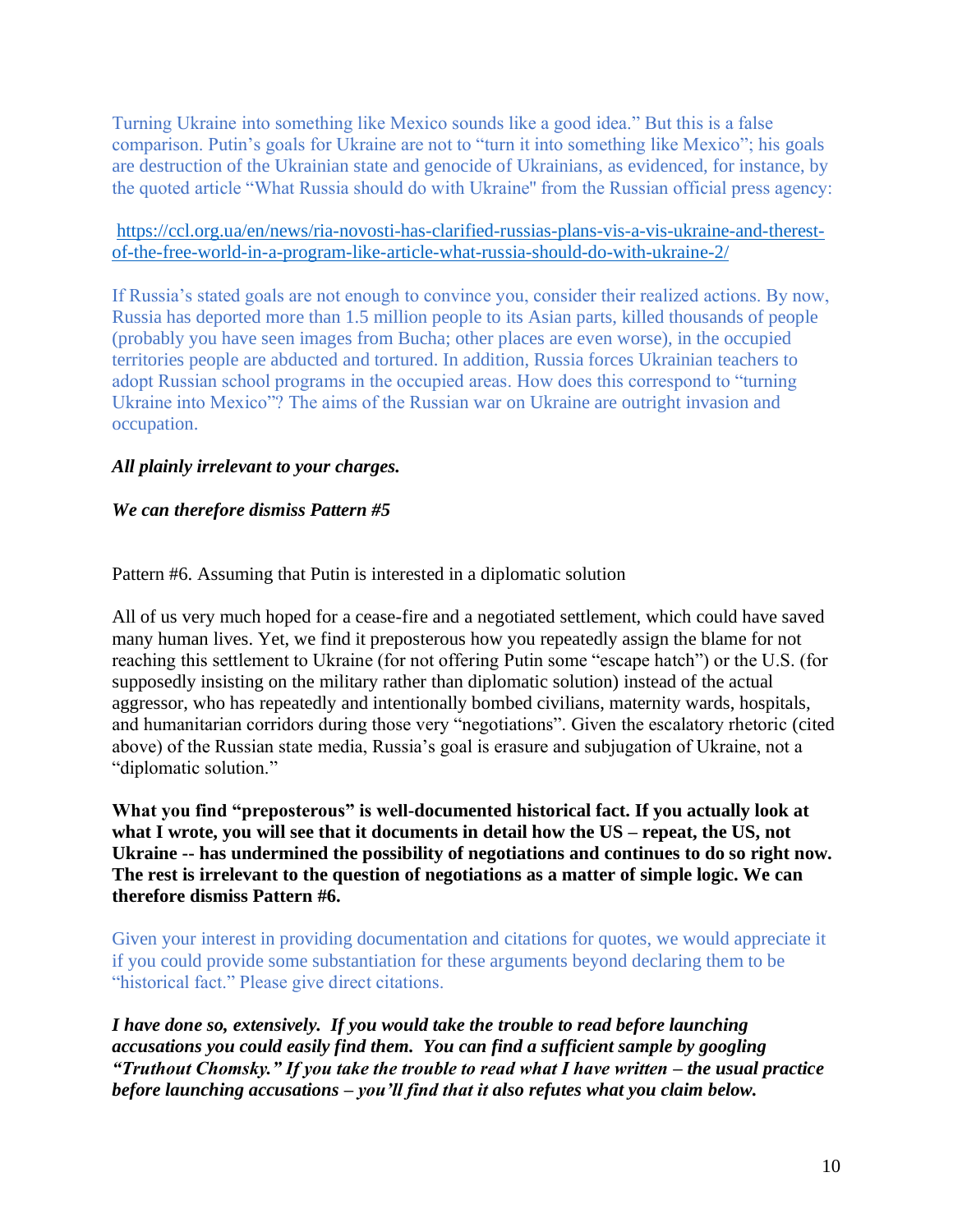*A further point: someone who launches accusations has the responsibility to provide evidence. Someone who responds does NOT have that responsibility. That is elementary in academic or other discourse.*

### *What follows again highlights your rejection of diplomacy, a matter of great significance. You are discussing negotiation tactics. The issue is a diplomatic settlement, plainly a totally different issue. As documented in which you are unwilling to read, the US has been undermining this option, and still does. Your apologetics for this are again instructive.*

More importantly, do U.S. actions really undermine the possibility of negotiation or do they instead strengthen Ukraine's position for negotiations? This is a critical distinction.

A strong position is extremely important in any negotiation—think of labor unions, with which you are well familiar. Suppose that an employer drives an extremely hard bargain with an individual employee A. A has the option of immediately entering a negotiated outcome— by accepting a significant wage cut that will put him well below the poverty line. Employee B, with more organizational experience, offers to organize a collective bargaining unit, which would increase employee A's bargaining power and enable him to maintain his existing wage. The enraged employer threatens to immediately fire employee A, unless he denounces ever joining the union. In this situation, would you view employee B as "undermining the possibility of negotiations"? After all, without B's union proposal, the employer and A could sign the contract immediately, with A taking the unfair wage cut; with B's interference, there is now potential for escalation, including the threat of A's firing. However, we expect that you will agree that employee B's role was not to undermine the negotiation process, but to give employee A more bargaining power *within that process*.

This is how most Ukrainians, including us, view the role of the United States, the United Kingdom, and many members of the European Union in the current war. These allies' assistance, whether economic or military, serves to strengthen Ukraine's bargaining position. This does not undermine negotiation—it gives the victim (Ukraine) enough bargaining power to negotiate an outcome that might be acceptable, rather than subjugation.

## *More of your evasion of your rejection of a diplomatic settlement by keeping to negotiation tactics. More on this below*

*We can, again, eliminate Pattern #6*

**As for the rest, since I have never advocated "yielding to Russian demands" I need not respond at all.** 

**Note that that covers all of your charges, without exception.**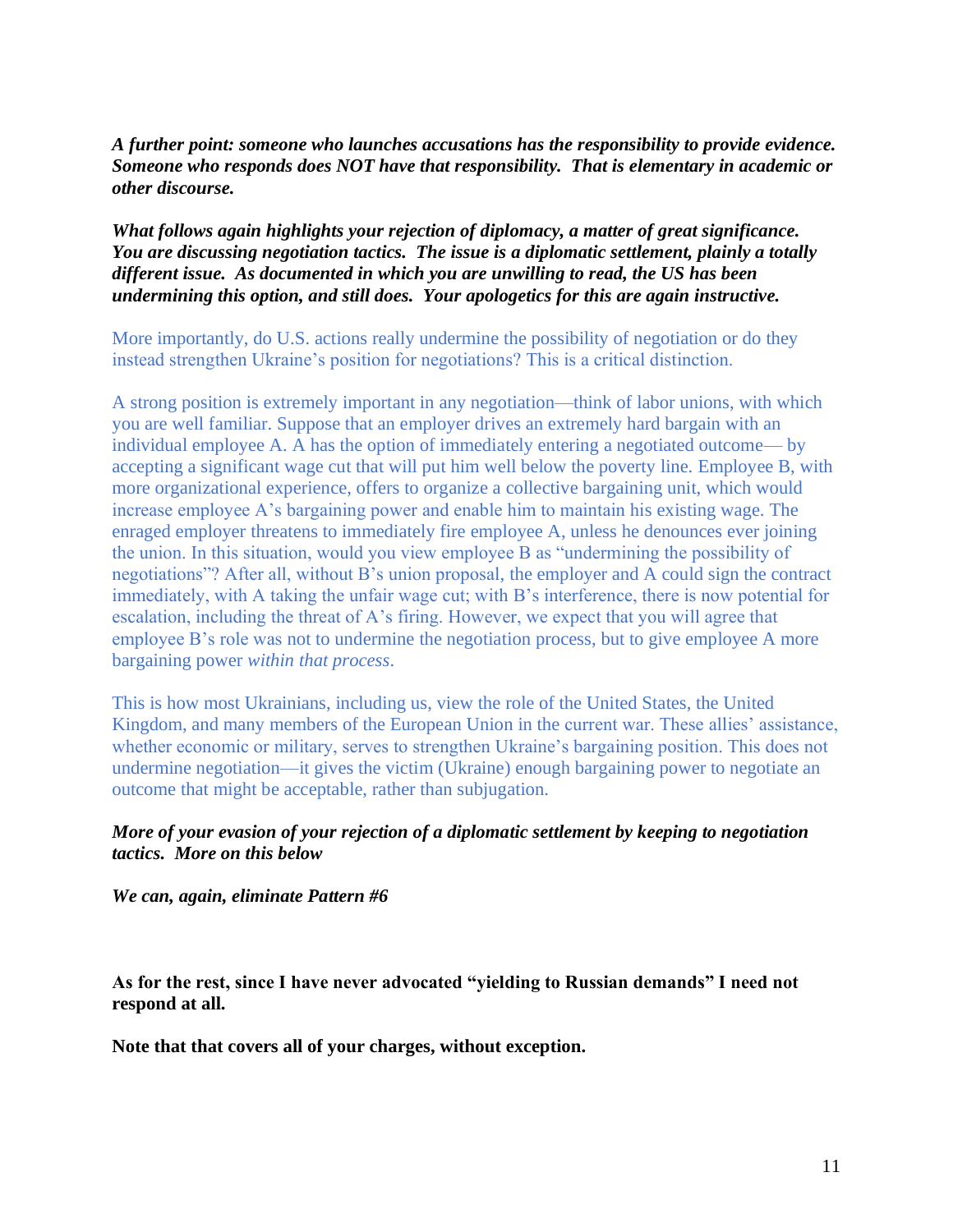**A final comment This war will either be ended by diplomacy or not. You say not a word in our letter about diplomacy, apart from falsehoods about the well-documented US record. By definition, diplomacy will offer Putin some kind of escape hatch. Your rejection of this option entails conducting a ghastly experiment with the lives of Ukrainians: Let's see whether Putin will slink away in complete defeat, or whether he will use the weapons that we all know he has to devastate Ukraine and possibly even worse.** 

**I find it shocking to see advocacy of that ghastly experiment, which is the alternative to seeking a diplomatic settlement (as, incidentally, Zelensky has proposed, much along the lines that I and others have outlined). Or to be more accurate, it is the alternative to undermining the search for a diplomatic settlement as the US has been doing, as welldocumented**.

We have absolutely no issue with diplomacy, but we do take issue with your definition of diplomacy. You say: "by definition, diplomacy will offer Putin some kind of escape hatch." Can you please point us to a single definition of diplomacy to back this statement?

*If you take issue with that definition, you are taking issue with diplomacy.*

*A diplomatic settlement differs from capitulation of one side precisely because both sides tolerate it. That's elementary.*

*in this case, look at the sources I cited, like Lieven, who spell it out carefully. All straightforward and well-known. Of course it means that Putin is offered some kind of escape hatch. The alternative is the "ghastly experiment" that you advocate. More below.*

*Below you are talking about the process of negotiation. The issue was diplomatic settlement, the outcome of negotiations. By evasion, you therefore continue to oppose a diplomatic settlement. The rest simply makes that more clear. It is your speculations about the possibility of negotiations. There's only one way to test them: Try. That's why I criticize China and the US for failure to help facilitate a diplomatic settlement, and the US further by its consistent undermining this option, as I document in detail in material that one might choose to look at before launching accusations.*

*The rest is plainly irrelevant, again as a matter of logic. You are discussing what the right negotiating strategy should be. Right or wrong, it has nothing to do with my criticism of the US for undermining negotiations.*

*If you bother to look at what I wrote, even things you refer to, you'll see that the reason I brought up the Afghan model that the US is by now coming closer to following is because of what it demonstrates about undermining negotiations. Highly relevant, very clearly, contrary to your objections.*

*In contrast, what you say below has no relevance to anything I said. Lack of citations is again telling.*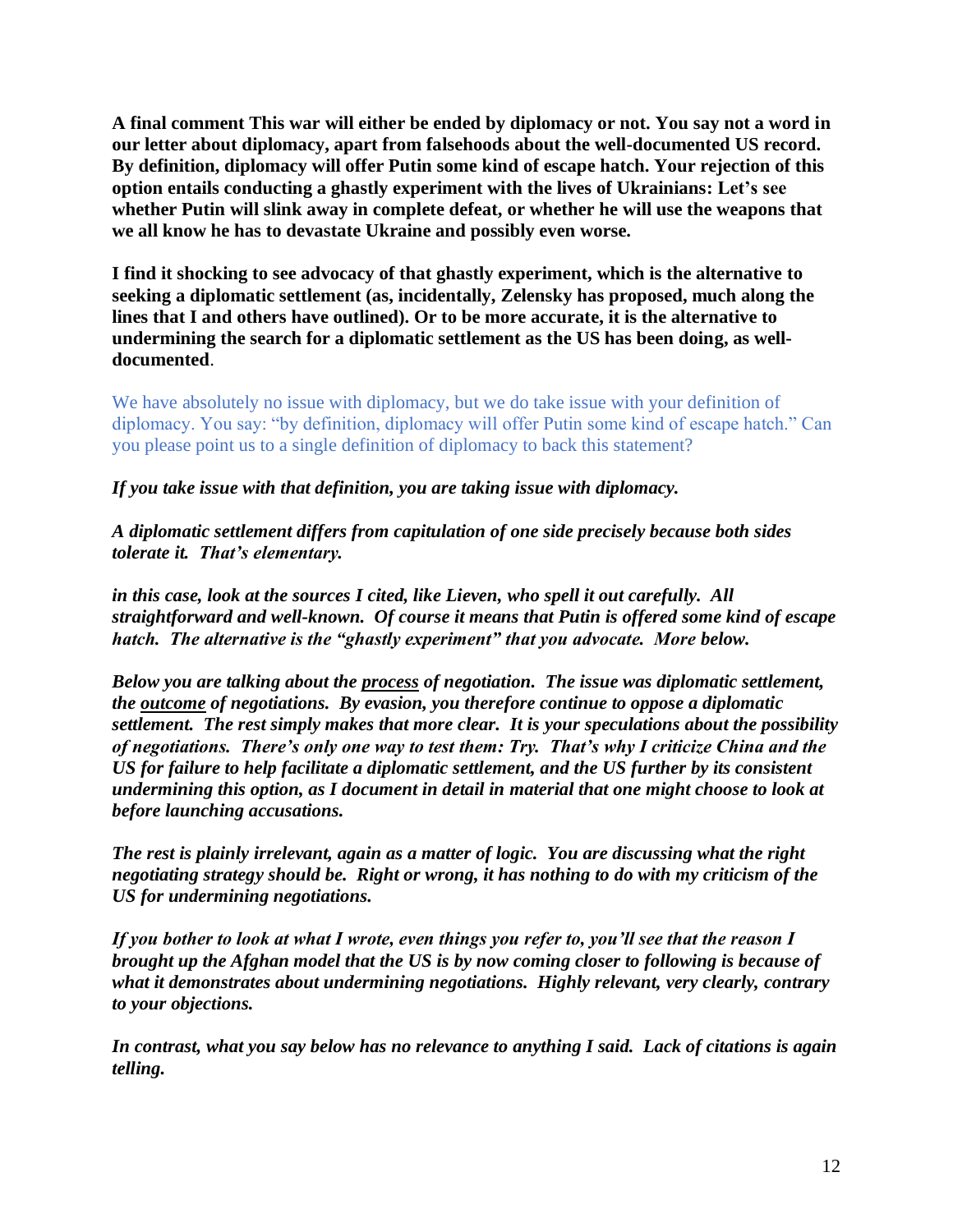We may not have your linguistic acuity with definitions, but as economists we do know how bargaining and negotiations processes work. First, as we discussed above, the goal in negotiation is not to reach "some" outcome, but to strengthen one's bargaining position as much as possible and reach a *palatable* outcome. This is how we view the role of Ukraine's allies: helping to strengthen Ukraine's negotiating position as much as possible, so that Ukraine can come out with the best possible negotiated outcome. Focusing primarily on the necessity of offering *Putin* "an escape hatch" is counter-productive to this goal. It strengthens *Russia*'s negotiating position at the expense of Ukraine's, undermining the possibility of an acceptable negotiated outcome.

Second, in order for diplomacy to work, two conditions are necessary: (1) *both* parties should be willing to reach some agreement and (2) *both* parties should be willing to respect this agreement. In the case of the Russia-Ukraine war, Russia's only proposal is the unconditional capitulation of Ukraine, which is not an option for Ukrainians. Russia is already implementing a genocide in Ukraine, abducting, torturing, and killing Ukrainians in occupied territories. What makes you think that this will stop if Russia cements control over more Ukrainian territory? If any lessons from history should be drawn here, it is not a comparison to Mexico, but the lesson from Europe after 1945, when a number of European nations were left under nondemocratic rule (the socalled 'Soviet sphere of influence'). This led to hundreds of thousands of people killed in labor camps and an economic gap between Eastern European countries and the rest of Europe, which they still struggle to overcome today.

Moreover, there is no sign that Russia intends to implement any commitments it might make. Russia broke all international agreements that ensured respect for Ukraine's borders. Russia also broke ceasefire agreements reached since 2014 (specifically, it never implemented the first clause of the Minsk II agreement, which foresaw a ceasefire). Even while Ukraine was in negotiations with Russia since February 24th 2022, Russia never lowered the intensity of its shelling of Ukrainian cities and offensive on the ground. We believe it is pretty clear that Russia does not want any diplomatic solution other than Russia's definition of diplomacy— Ukraine's capitulation.

In sum: yes, wars end in settlement agreements—but that does not mean that all settlement agreements end wars. In our view, the kind of settlement agreement that you and some others advocate is akin to the Munich Agreement in World War II. Did ceding some of Czechoslovakian lands to Germany end the war? No, it led to the unfolding of the worst war in history.

#### *Among the irrelevancies, this one is amusing. I'm probably the only living person who criticized the Munich agreement at the time, in print.*

What makes you so confident that ceding Ukrainian lands to Russia will work out any better?

Let us end by reiterating our original appeal in more specific terms. When speaking on the subject of Russia's invasion of Ukraine, please consider whether your words serve to strengthen or weaken Ukraine's position at the negotiating table and please refrain from doing the latter.

## *Already fully refuted.*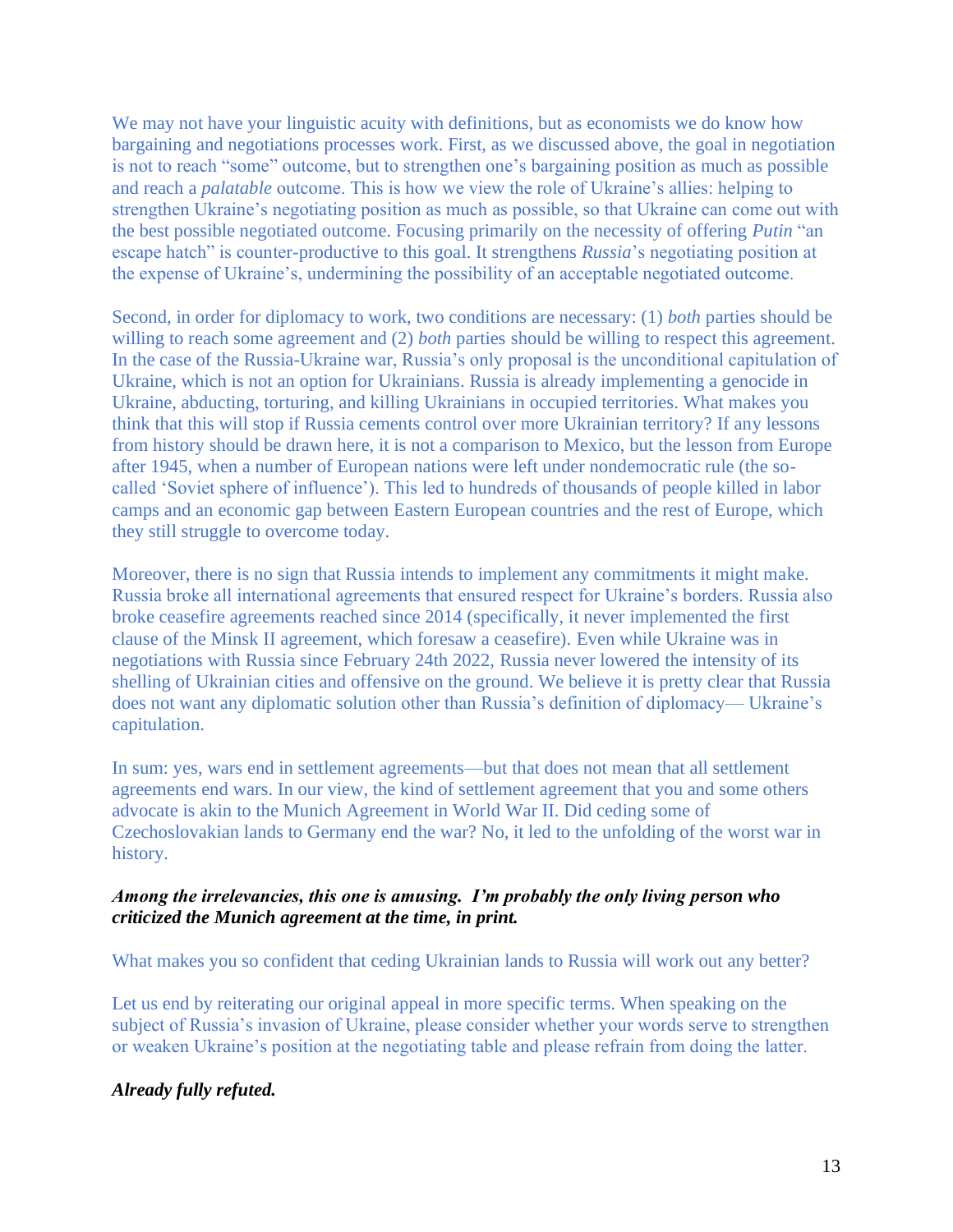#### *We can therefore dismiss Pattern #6*

Pattern #7. Advocating that yielding to Russian demands is the way to avert the nuclear war

Since the Russian invasion, Ukraine lives in a constant nuclear threat, not just due to being a prime target for Russian nuclear missiles but also due to the Russian occupation of Ukrainian nuclear power plants.

But what are the alternatives to fighting for freedom? Unconditional surrender and then elimination of Ukrainians off the face of the Earth (see above)? Have you ever wondered why President Zelenskyy, with the overwhelming support of the Ukrainian people, is pleading with Western leaders to provide heavy weapons despite the potential threat of nuclear escalation? The answer to this question is not "Because of Uncle Sam", but rather due to the fact that Russian war crimes in [Bucha](https://www.hrw.org/news/2022/04/21/ukraine-russian-forces-trail-death-bucha) and many other Ukrainian [cities](https://en.wikipedia.org/wiki/War_crimes_in_the_2022_Russian_invasion_of_Ukraine#:~:text=During%20the%202022%20Russian%20invasion,in%20violation%20of%20international%20law.) and [villages](https://www.hrw.org/news/2022/04/03/ukraine-apparent-war-crimes-russia-controlled-areas) have shown that living under Russian occupation is a tangible "hell on earth" happening right now, requiring immediate action. Arguably, any concessions to Russia will not reduce the probability of a nuclear war but lead to escalation. If Ukraine falls, Russia may attack other countries (Moldova, Georgia, Kazakhstan, Finland or Sweden) and can also use its nuclear blackmail to push the rest of Europe into submission. And Russia is not the only nuclear power in the world. Other countries, such as China, India, Pakistan, and North Korea are watching. Just imagine what will happen if they learn that nuclear powers can get whatever they want using nuclear blackmail.

Professor Chomsky, we hope you will consider the facts and re-evaluate your conclusions. If you truly value Ukrainian lives as you claim to, we would like to kindly ask you to refrain from adding further fuel to the Russian war machine by spreading views very much akin to Russian propaganda.

Should you wish to engage further on any of the above-mentioned points, we are always open to discussion.

Kind regards, Bohdan Kukharskyy, City University of New York Anastassia Fedyk, University of California, Berkeley Yuriy Gorodnichenko, University of California, Berkeley Ilona Sologoub, VoxUkraine NGO Authors

#### *As I wrote earlier, there's no need to for me to respond to this because it has no relation to anything I've said. Again, the lack of citations is telling.*

*I will repeat the crucial point, which comes out even more clearly in this series of evasions and misrepresentations:*

*"Your rejection of this option entails conducting a ghastly experiment with the lives of Ukrainians: Let's see whether Putin will slink away in complete defeat, or whether he will use the weapons that we all know he has to devastate Ukraine and possibly even worse. I find it*